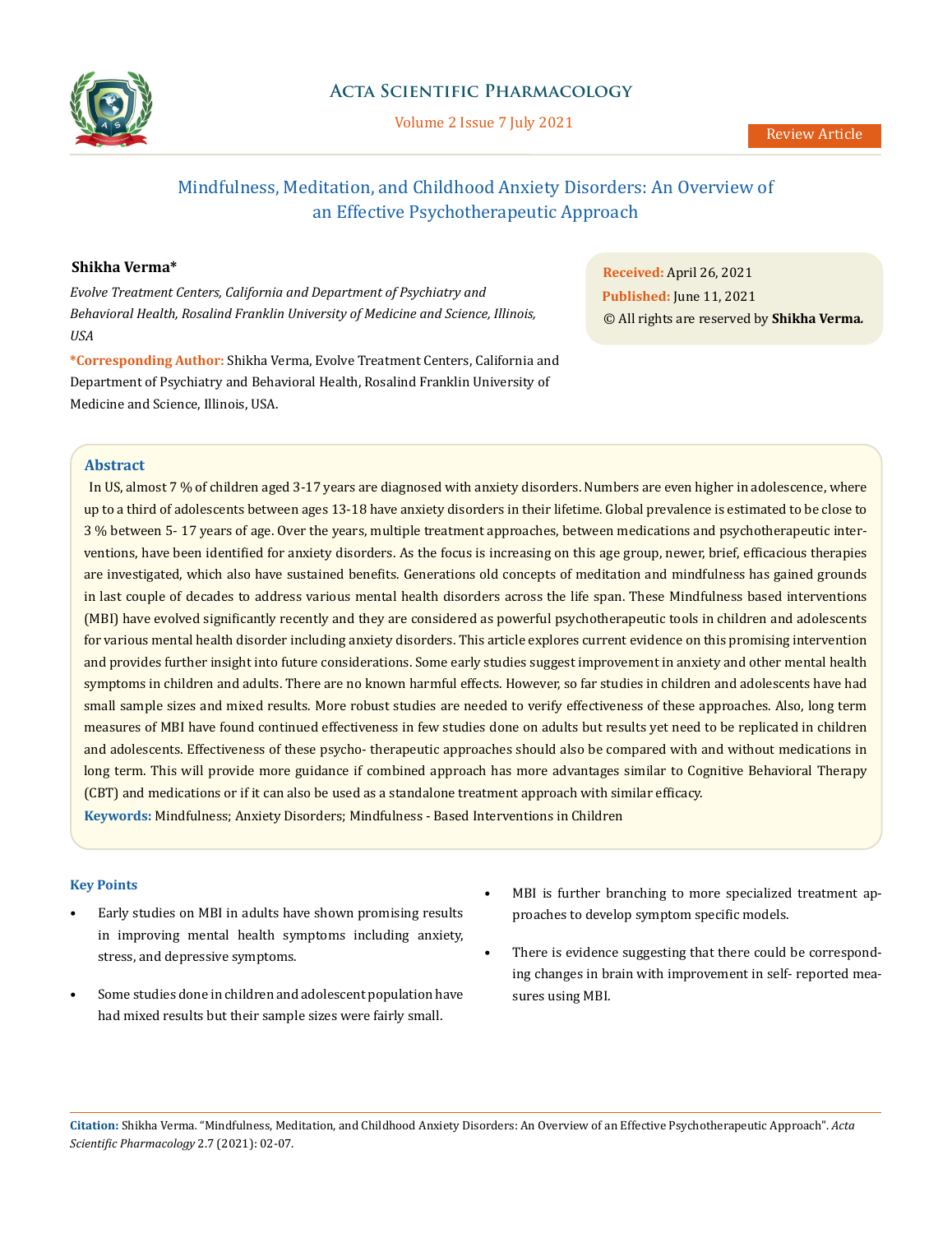- More robust studies are needed to verify advantages of MBI in this population. Studies focusing on comparing results with and without medications will also assist in quantifying measured benefits.
- There are also reports indicating sustained benefits of MBI after years in adults. Those results still need to be replicated in children and adolescents.

### **Introduction**

Body responds in apprehension when fearing a threatening situation. This anticipatory stress, triggering emotions like fear, is the brain's way to protect the individual. However, when the threat response is malformed or broken, then it can produce exaggerated fear. This broken threat response causes individuals to fear about situations that are normally not frightening. These heightened emotional dysregulation or anxiety disorders are also associated with physiological changes including increased muscle tension, sleep irregularities, causing inattention and inability to focus  $[1]$ .

According to the National Comorbidity Study Replication (NCS-R), one year prevalence of any anxiety disorder in last one year in US adults older than 18 years of age, is close to 19.1% with females having higher prevalence than males [2]. In US, almost 7.1% of children aged 3-17 years are diagnosed with anxiety disorder. Numbers are even higher in adolescence increasing up to a third of adolescents between ages 13-18 having anxiety disorders in their lifetime [3-5]. Global prevalence is estimated to be close to 3.2% between 5-17 years of age, these are fourth highest figures after attention deficit/hyperactivity disorder (ADHD), autism spectrum disorder (ASD), eating disorders, depression [6]. Untreated or undertreated anxiety symptoms can be amplified in this population due to several factors including anxiety disorders course itself, low motivation, lack of desire to continue medications or perceived longevity of the pharmacological and psychotherapeutic treatment options. Current research focuses on discovering approaches that are time limited and brief with comparable or superior results. MBI have become increasingly popular recently and have diverse applications in various mental health disorders.

#### **Concepts of mindfulness based interventions**

Mindfulness Based Interventions (MBI) have their origin from core principles of meditation and yoga, where one practices focusing in the moment and decreasing ruminative thought processes about the future. However, it does not always include transcendental meditation. Instead, it is a way to bring attention to continued movement around us and changes that result from those movements, behaviorally and emotionally. Treatment approaches facilitate bringing conscious focus on the present, new situations, being aware of differences in outlook/perceptions and circumstances and this ability to compos mentis is called metacognition  $[7,8]$ . It works on understanding the process of an event, as it occurs, making one more attuned to their own emotions [9,10].

Several recent studies have suggested MBI can be helpful in treating depression, anxiety disorders, psychological distress, fatigue, sleep, inattention [11,12]. In 2017, Guendelman., *et al*. proposed improved cognitive control, self-awareness and regulation as a result of using MBI [13].

MBI has been further modified to address different target populations. These are brief psychotherapy approaches, up to 8, mostly group based sessions [14,15]. Some of the more commonly used approaches are mindfulness-based stress reduction (MBSR) used for stress and pain; mindfulness-based cognitive therapy utilized for depression (MBCT) aiming to reduce automatic negative thoughts and ruminative thinking; dialectical behavior therapy (DBT) to treat emotional dysregulations in patients diagnosed with borderline personality disorder and acceptance commitment therapy (ACT) which can improve individuals' psychological flexibility [15-20].

# **Role of mindfulness based interventions in children and adolescents**

Ames., *et al*. in 2014, discussed improvement in symptoms of depression in adolescents between ages 12 - 18 after following 8 weeks of mindfulness meditation [21]. Later in 2017, Dvorakova., *et al*. found reduction in anxiety and improved life satisfaction after 8 weeks of MBI in freshman students who were at a four-year university programs [22]. However, there are also multiple MBI based studies with limited outcomes in children and adolescents, especially when compared with other evidence based approaches like Cognitive Behavioral Therapy (CBT). Many of these studies had small sample sizes, hence low power impacted the results greatly. In 2014, Britton., *et al*. studied MBI's effect on sixth grade students'

03

**Citation:** Shikha Verma*.* "Mindfulness, Meditation, and Childhood Anxiety Disorders: An Overview of an Effective Psychotherapeutic Approach". *Acta Scientific Pharmacology* 2.7 (2021): 02-07.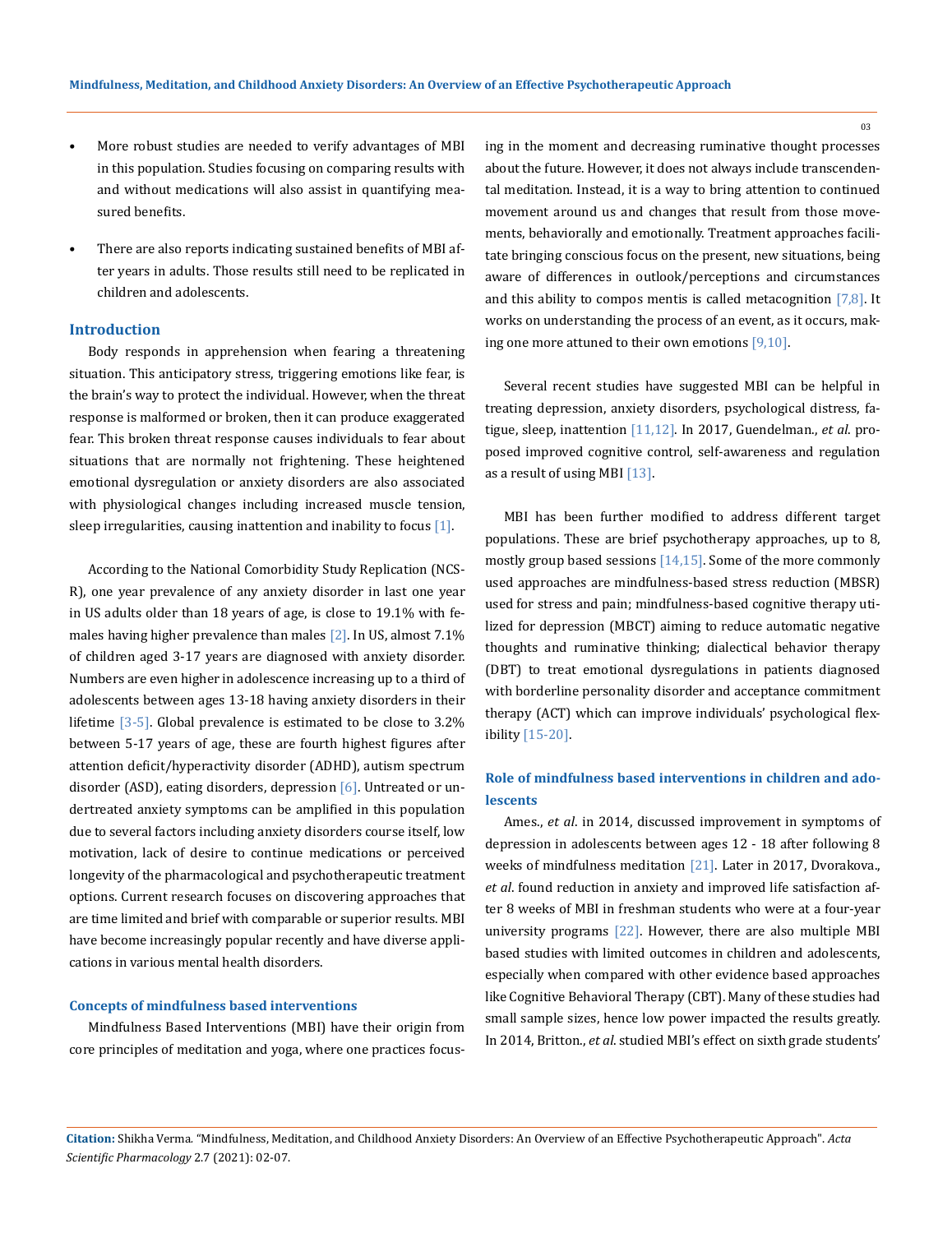mental health and affect. They did not find significant benefits in terms of overall improvement but MBI seemed to be helpful in reducing suicidal ideation and self-harming behaviors [23].

Zoogman., *et al*. completed a meta- analysis of Mindfulness based studies for studies up to 2011, in less than 18 years old and suggested that outcomes were better in the clinical population than non- clinical participants and psychological results were better than cognitive and physiological improvement [24].

Childhood abuse survivors also showed sustained benefits from MBSR 2.5 years after treatment with diminished anxiety (Brief Symptom Inventory, BSI), depressive (Beck Depression Inventory, 2nd Edition, BDI-II) and Post Traumatic Stress Disorder (PTSD Checklist, PCL) symptoms [25].

Crowley., *et al*. 2018, observed changes in anxiety in 12-13-yearold adolescents using Group Mindfulness Therapy (GMT). They implemented several pre- and post- subjective measures including The Screen for Child Anxiety Related Disorders (SCARED), Multidimensional Anxiety Scale for Children (MASC); parent report – Child Behavior Checklist (CBCL), Youth Self Report (YSR). YSR ratings indicated improvement in internalizing symptoms and externalizing problems. Parents reports also measured improvement. There are noticeable improvements in anxiety, depression, perceived stress and inattention [26].

MBI has been explored as a treatment option for young cancer patients with anxiety disorders and fatigue. Where there were some promising results in adults  $[27]$ , outcomes were noticed to be inconclusive in children and adolescents however, study constructs were limited due to several factors including difficulty in recruiting patients for the study [28].

#### **Neurophysiological Changes from MBI**

After completing MBI, reduction in resting state amygdala activity was observed by Taren., *et al*. in 2013 [29]. Few studies used Magnetic Resonance Imaging (MRI) to measure and quantify benefits of MBI to collaborate with self-report measures. Results of some of those determined increased left hippocampal gray matter density and white matter in the anterior cingulate cortex (MCC) [30,31].

Many studies are done in adults monitoring EEG changes. These studies have looked at changes before and after implementing MBI. Decreased resting alpha waves are predicted to be closely related to overactivation of the brain and are implicated in several mental health conditions including depression and schizophrenia [32- 34]. Diminished beta waves are tied to inability to focus and increased anxiety [35]. Low theta activity is also related to anxiety disorders and emotional dysregulations [36].

Where Zhou., *et al*. and Williams., *et al*. discovered lower right frontal asymmetry using MBCT in undergraduate students and young adults respectively, Moynihan., *et al*. showed similar reduction in right frontal asymmetry in elderly implementing MBSR [37- 39].

Shanok., *et al*. (2019), completed a study on preadolescents between ages 7-10 years old using brief sessions of Mindfulness Meditation Intervention (MMI) and measured EEG changes along with other self-report instruments including Center for Epidemiologic Studies Depression Scale (CES-D), the Behavioral Avoidance/ Inhibition Scales (BIS/BAS), and the Positive and Negative Affect Schedule (PANAS). Initial results suggest increased alpha cortical coherence throughout the brain and increased power of theta, beta and alpha waves in frontal and central brain. There were diminished subjective symptoms of anxiety and depression symptoms, but no significant changes were observed in frontal and posterior alpha asymmetry which are predicted to be closely related to increased anxiety [40].

#### **Discussion**

MBI have had positive outcomes in improving mental health symptoms in adults including depression, anxiety, pain, fatigue and psychological distress. Studies in the child and adolescent population have also shown promising outcomes but most studies have several limitations due to low subject enrollment, lack of control groups or lacking measuring effectiveness for individual anxiety disorders. These initial results are reassuring about using MBI in this population as they have no known side effects, brief time limited sessions and are noninvasive approaches which are also predicted to synchronize brain wave changes and can have lasting effects. Further studies need to be completed to verify sustained

**Citation:** Shikha Verma*.* "Mindfulness, Meditation, and Childhood Anxiety Disorders: An Overview of an Effective Psychotherapeutic Approach". *Acta Scientific Pharmacology* 2.7 (2021): 02-07.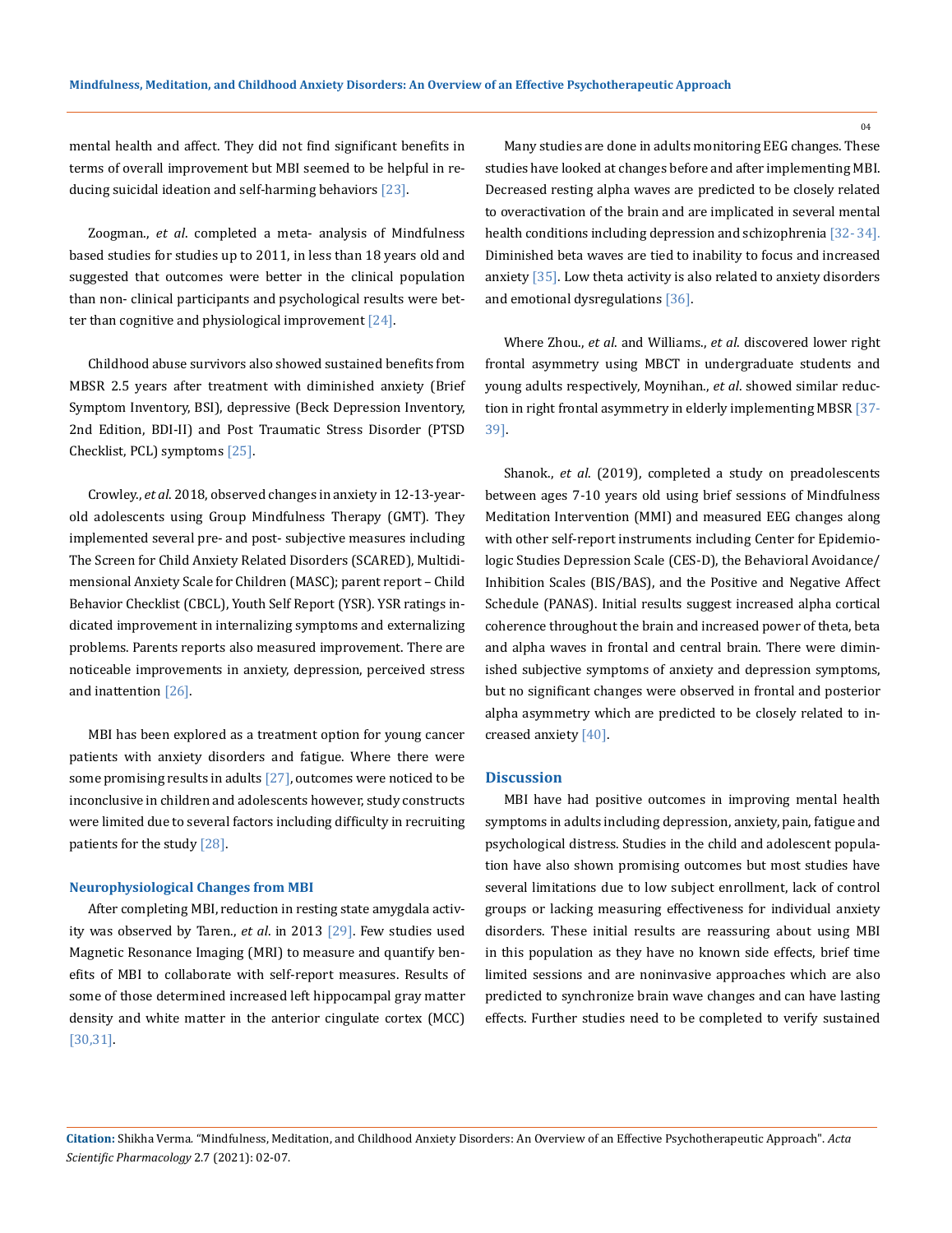neurophysiological changes and corroborating those changes with continued improvement in mood, anxiety, inattention and PTSD in the long term.

### **Conclusion**

Early studies on MBI in adults have shown promising results in improving mental health symptoms including anxiety, stress, and depressive symptoms. Mindfulness based interventions can be positive psychotherapeutic tools in children and adolescents for various mental health disorders. Some studies which were done in children and adolescent population have had mixed results, but their sample sizes were fairly small. Long term measures of MBI have found continued effectiveness in few studies done on adults but results yet need to be replicated in children and adolescents. More robust studies are needed to verify effectiveness of these approaches. MBI is further branching to more specialized treatment approaches to develop symptom specific models. There is evidence suggesting that there could be corresponding changes in brain with improvement in self- reported measures using MBI. Effectiveness of these psychotherapeutic approaches should also be compared with and without medications in long term. This will provide more guidance, if combined approach has more advantages similar to Cognitive Behavioral Therapy (CBT) and medications or if it can also be used as a standalone treatment approaches with similar efficacy.

### **Acknowledgments**

Shikha Verma, MD is an employee of Evolve Treatment Centers. Dr. Verma declares that neither she, nor her family have any financial relationship or commercial interest, whose products or services are discussed in the presentation.

### **Bibliography**

- 1. Gelfuso E., *et al.* ["Anxiety: A systematic review of neurobiology,](https://www.eurekaselect.com/114671/article)  [traditional pharmaceuticals and novel alternatives from me](https://www.eurekaselect.com/114671/article)dicinal plants". *[CNS and Neurological Disorders - Drug Targets](https://www.eurekaselect.com/114671/article)*  [13.1 \(2014\): 150-165.](https://www.eurekaselect.com/114671/article)
- 2. Harvard Medical School. National Comorbidity Survey (NCS). (2017, August 21). Data Table 2: 12-month prevalence DSM-IV/WMH-CIDI disorders by sex and cohort (2007).
- 3. Harvard Medical School, 2007. National Comorbidity Survey (NCS). (2017, August 21). Data Table 1: Lifetime prevalence DSM-IV/WMH-CIDI disorders by sex and cohort (2007).
- 4. Kessler RC., *et al.* ["Prevalence, severity, and comorbidity of](https://pubmed.ncbi.nlm.nih.gov/15939839/)  [12-month DSM-IV disorders in the National Comorbidity Sur](https://pubmed.ncbi.nlm.nih.gov/15939839/)vey Replication". *[Archives of General Psychiatry](https://pubmed.ncbi.nlm.nih.gov/15939839/)* 62.6 (2005): [617-627.](https://pubmed.ncbi.nlm.nih.gov/15939839/)
- 5. ["National Institute of Mental Health".](https://www.nimh.nih.gov/health/statistics/any-anxietydisorder.shtml)
- 6. Erskine H., *et al.* ["The global coverage of prevalence data for](https://pubmed.ncbi.nlm.nih.gov/26786507/)  [mental disorders in children and adolescents".](https://pubmed.ncbi.nlm.nih.gov/26786507/) *Epidemiology [and Psychiatric Sciences](https://pubmed.ncbi.nlm.nih.gov/26786507/)* 26.4 (2017): 395-402.
- 7. Siegel D. "The mindful brain. Reflection and attunement in the cultivation of well-being". New York: Norton (2007).
- 8. Stötter A., *et al.* ["Mindfulness based touch therapy and mind](https://www.tandfonline.com/doi/abs/10.1080/17432979.2013.803154)[fulness practice in persons with moderate depression".](https://www.tandfonline.com/doi/abs/10.1080/17432979.2013.803154) *Body, [Movement and Dance in Psychotherapy](https://www.tandfonline.com/doi/abs/10.1080/17432979.2013.803154)* 8.3 (2013): 183-198.
- 9. Siegel D. "Mindsight: Transform your brain with the new science of kindness". London: Oneworld (2010).
- 10. Stephen Saundra., *et al.* ["Chronic Anxiety and Embodied Mind](https://www.proquest.com/openview/3a27b295076a20e9a3dc08e0e7d998e3/1?pq-origsite=gscholar&cbl=2034852)[fulness Meditation: A Multicenter Study".](https://www.proquest.com/openview/3a27b295076a20e9a3dc08e0e7d998e3/1?pq-origsite=gscholar&cbl=2034852) *Journal of Alternative [Medicine Research](https://www.proquest.com/openview/3a27b295076a20e9a3dc08e0e7d998e3/1?pq-origsite=gscholar&cbl=2034852)* 10.3 (2018): 269-276.
- 11. Goyal M., *et al.* ["Meditation programs for psychological stress](https://jamanetwork.com/journals/jamainternalmedicine/fullarticle/1809754)  [and well-being: A systematic review and meta-analysis".](https://jamanetwork.com/journals/jamainternalmedicine/fullarticle/1809754) *JAMA Internal Medicine* [174.3 \(2014\): 357-368.](https://jamanetwork.com/journals/jamainternalmedicine/fullarticle/1809754)
- 12. Chambers R., *et al.* ["Mindful emotion regulation predicts re](https://link.springer.com/article/10.1007/s12671-014-0284-4)[covery in depressed youth".](https://link.springer.com/article/10.1007/s12671-014-0284-4) *Mindfulness* (2014).
- 13. Guendelman S., *et al.* ["Mindfulness and Emotion Regulation:](https://doi.org/10.3389/fpsyg.2017.00220)  [Insights from Neurobiological, Psychological, and Clinical](https://doi.org/10.3389/fpsyg.2017.00220)  Studies". *[Frontiers in Psychology](https://doi.org/10.3389/fpsyg.2017.00220)* 8 (2017): 220.
- 14. Strauss C., *et al.* ["Mindfulness-Based Interventions for People](https://journals.plos.org/plosone/article?id=10.1371/journal.pone.0096110)  [Diagnosed with a Current Episode of an Anxiety or Depressive](https://journals.plos.org/plosone/article?id=10.1371/journal.pone.0096110)  [Disorder: A MetaAnalysis of Randomised Controlled Trials".](https://journals.plos.org/plosone/article?id=10.1371/journal.pone.0096110)  *PLoS One* [9 \(2014\): e96110.](https://journals.plos.org/plosone/article?id=10.1371/journal.pone.0096110)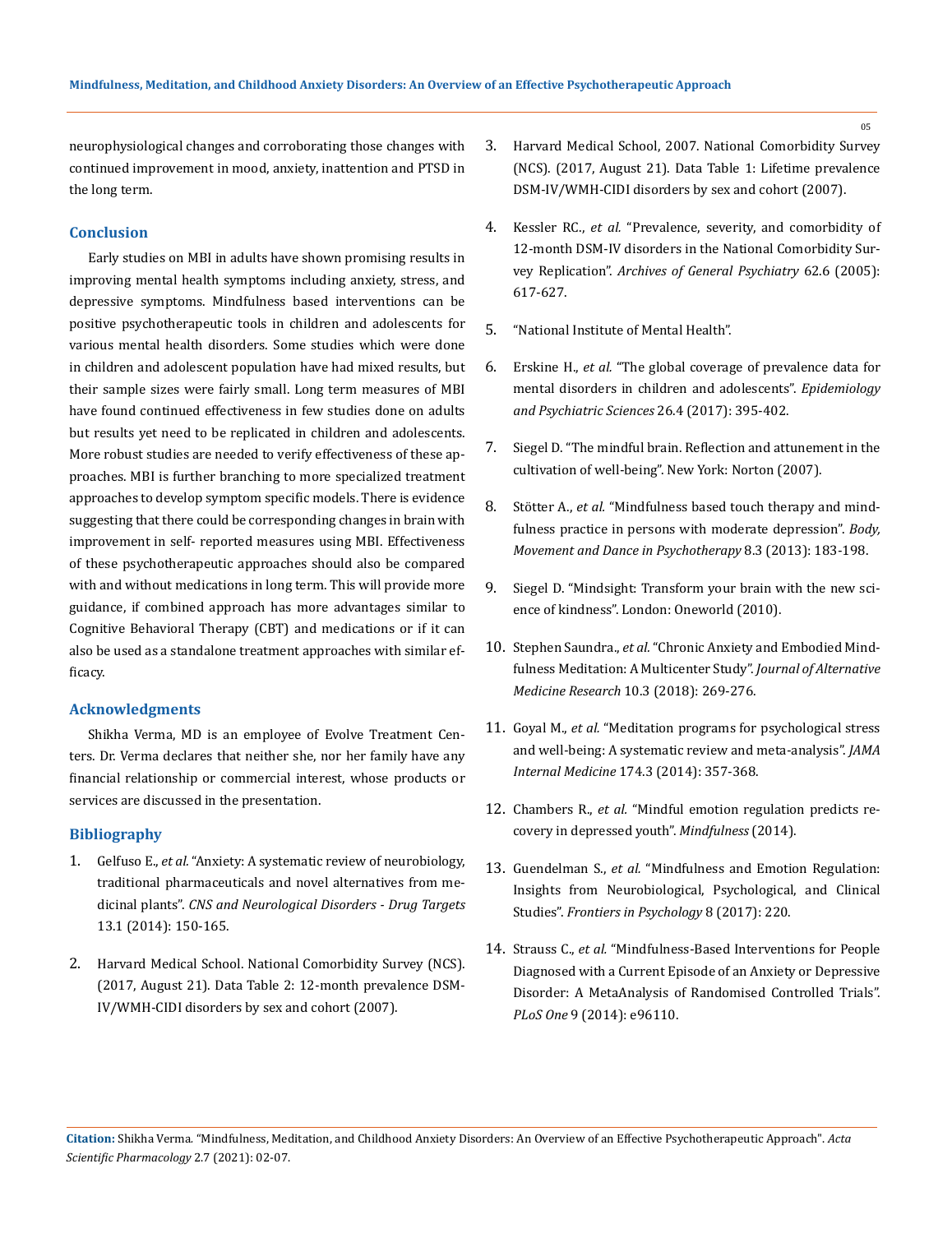- 15. Deplus S. "Les interventions psychologiques base ́es sur la pleine conscience pour l'enfant et l'adolescent". In Centre de consultations spe' cialise' es Universite' Catholique de Louvain (Ed.), Les interventions psychologiques base ́es sur la pleine conscience pour l'enfant et l'adolescent. Montre'al, QC (2012).
- 16. Kallapiran K., *et al.* ["Effectiveness of mindfulness in improving](https://acamh.onlinelibrary.wiley.com/doi/abs/10.1111/camh.12113)  [mental health symptoms of children and adolescents: a meta](https://acamh.onlinelibrary.wiley.com/doi/abs/10.1111/camh.12113)analysis". *[Child and Adolescent Mental Health](https://acamh.onlinelibrary.wiley.com/doi/abs/10.1111/camh.12113)* 20 (2015): 182- [194.](https://acamh.onlinelibrary.wiley.com/doi/abs/10.1111/camh.12113)
- 17. [Kabat-Zinn J. "An outpatient program in behavioral medicine](https://pubmed.ncbi.nlm.nih.gov/7042457/)  [for chronic pain patients based on the practice of mindfulness](https://pubmed.ncbi.nlm.nih.gov/7042457/)  [meditation: Theoretical considerations and preliminary re](https://pubmed.ncbi.nlm.nih.gov/7042457/)sults". *[General Hospital Psychiatry](https://pubmed.ncbi.nlm.nih.gov/7042457/)* 4 (1982): 33-47.
- 18. Segal ZV., *et al.* ["Mindfulness-based cognitive therapy for de](https://psycnet.apa.org/record/2001-05895-000)[pression: A new approach to preventing relapse". Guilford](https://psycnet.apa.org/record/2001-05895-000)  [Press \(2002\).](https://psycnet.apa.org/record/2001-05895-000)
- 19. Linehan M M. "Diagnosis and treatment of mental disorders. Cognitive-behavioral treatment of borderline personality disorder". Guilford Press (1993).
- 20. [Baer R. "Mindfulness training as a clinical intervention: A con](https://onlinelibrary.wiley.com/doi/abs/10.1093/clipsy.bpg015)ceptual and empirical review". *[Clinical Psychology: Research](https://onlinelibrary.wiley.com/doi/abs/10.1093/clipsy.bpg015)  and Practice* [10 \(2003\): 125-143.](https://onlinelibrary.wiley.com/doi/abs/10.1093/clipsy.bpg015)
- 21. Ames C S., *et al.* ["Mindfulness-based cognitive therapy for de](https://doi.org/10.1111/camh.12034)pression in adolescents". *[Child and Adolescent Mental Health](https://doi.org/10.1111/camh.12034)*  [19 \(2014\): 74-78.](https://doi.org/10.1111/camh.12034)
- 22. Dvořáková K., *et al.* ["Promoting healthy transition to college](https://doi.org/10.1080/07448481.2017.1278605)  [through mindfulness training with first- year college students:](https://doi.org/10.1080/07448481.2017.1278605)  Pilot randomized controlled trial". *[Journal of American College](https://doi.org/10.1080/07448481.2017.1278605)  Health* [65 \(2017\): 259-267.](https://doi.org/10.1080/07448481.2017.1278605)
- 23. Britton W B., *et al.* ["A randomized controlled pilot trial of class](https://www.sciencedirect.com/science/article/pii/S0022440514000296)[room-based mindfulness meditation compared to an active](https://www.sciencedirect.com/science/article/pii/S0022440514000296)  [control condition in sixth-grade children".](https://www.sciencedirect.com/science/article/pii/S0022440514000296) *Journal of School Psychology* [52.3 \(2014\): 263-278.](https://www.sciencedirect.com/science/article/pii/S0022440514000296)
- 24. Zoogman S., *et al.* ["Mindfulness Interventions with Youth: A](https://link.springer.com/article/10.1007/s12671-013-0260-4)  Meta-Analysis". *Mindfulness* [6 \(2014\): 290-302.](https://link.springer.com/article/10.1007/s12671-013-0260-4)
- 25. Earley MD., *et al.* ["Mindfulness Intervention for Child Abuse](https://onlinelibrary.wiley.com/doi/abs/10.1002/jclp.22102)  Survivors: A 2.5-Year Follow-Up". *[Journal of Clinical Psychology](https://onlinelibrary.wiley.com/doi/abs/10.1002/jclp.22102)*  [70 \(2014\): 933-941.](https://onlinelibrary.wiley.com/doi/abs/10.1002/jclp.22102)
- 26. Crowley MJ., *et al.* ["Innovations in practice: group mindfulness](https://acamh.onlinelibrary.wiley.com/doi/abs/10.1111/camh.12214)  [for adolescent anxiety - results of an open trial".](https://acamh.onlinelibrary.wiley.com/doi/abs/10.1111/camh.12214) *Child and Ado[lescent Mental Health](https://acamh.onlinelibrary.wiley.com/doi/abs/10.1111/camh.12214)* 23 (2018): 130-133.
- 27. Speca M., *et al.* ["A randomized, wait list controlled clinical](https://pubmed.ncbi.nlm.nih.gov/11020090/)  [trial—The effect of a mindfulness meditation-based stress re](https://pubmed.ncbi.nlm.nih.gov/11020090/)[duction program on mood and symptoms of stress in cancer](https://pubmed.ncbi.nlm.nih.gov/11020090/)  outpatients". *[Psychosomatic Medicine](https://pubmed.ncbi.nlm.nih.gov/11020090/)* 62.5 (2000): 613-622.
- 28. Malboeuf-Hurtubise., *et al.* ["A Mindfulness-Based Meditation](https://link.springer.com/article/10.1007/s10826-015-0299-z)  [Pilot Study: Lessons Learned on Acceptability and Feasibility](https://link.springer.com/article/10.1007/s10826-015-0299-z)  in Adolescents with Cancer". *[Journal of Child and Family Stud](https://link.springer.com/article/10.1007/s10826-015-0299-z)ies* [24 \(2015\): 1-10.](https://link.springer.com/article/10.1007/s10826-015-0299-z)
- 29. Taren AA., *et al.* ["Dispositional mindfulness co-varies with](https://doi.org/10.1371/journal.pone.0064574)  [smaller amygdala and caudate volumes in community adults".](https://doi.org/10.1371/journal.pone.0064574)  *PLoS One* [8 \(2013\): e64574.](https://doi.org/10.1371/journal.pone.0064574)
- 30. Tang Y Y., *et al.* ["Mechanisms of white matter changes induced](https://doi.org/10.1073/pnas.1207817109)  by meditation". *[Proceedings of the National Academy of Scienc](https://doi.org/10.1073/pnas.1207817109)es* [109 \(2012\): 10570-10574.](https://doi.org/10.1073/pnas.1207817109)
- 31. Hölzel B K., *et al.* ["Neural mechanisms of symptom improve](https://doi.org/10.1016/j.nicl.2013.03.011)[ments in generalized anxiety disorder following mindfulness](https://doi.org/10.1016/j.nicl.2013.03.011)  training". *[NeuroImage: Clinical](https://doi.org/10.1016/j.nicl.2013.03.011)* 2 (2013): 448-458.
- 32. Hanslmayr S., *et al.* ["Increasing individual upper alpha power](https://doi.org/10.1007/s10484-005-2169-8)  [by neurofeedback improves cognitive performance in hu](https://doi.org/10.1007/s10484-005-2169-8)man subjects". *[Applied Psychophysiology and Biofeedback 30](https://doi.org/10.1007/s10484-005-2169-8)* [\(2005\): 1-10.](https://doi.org/10.1007/s10484-005-2169-8)
- 33. Ford M R., *et al.* ["EEG coherence and power in the discrimina](https://doi.org/10.1016/0006-3223(86)90224-6)[tion of psychiatric disorders and medication effects".](https://doi.org/10.1016/0006-3223(86)90224-6) *Biological Psychiatry* [21 \(1986\) 1175-1188.](https://doi.org/10.1016/0006-3223(86)90224-6)
- 34. [Jing H and Takigawa M. "Observation of EEG coherence after](https://doi.org/10.1016/S1388-2457(00)00357-6)  [repetitive transcranial magnetic stimulation".](https://doi.org/10.1016/S1388-2457(00)00357-6) *Clinical Neurophysiology* [111 \(2000\): 1620-1631.](https://doi.org/10.1016/S1388-2457(00)00357-6)
- 35. [Demerdzieva A. "EEG characteristics of generalized anxiety](https://www.researchgate.net/publication/215894683_Eeg_Characteristics_of_Generalized_Anxiety_Disorder_in_Childhood)  disorder in childhood". *[Acta Informatica Medica](https://www.researchgate.net/publication/215894683_Eeg_Characteristics_of_Generalized_Anxiety_Disorder_in_Childhood)* 19 (2011): [9-15.](https://www.researchgate.net/publication/215894683_Eeg_Characteristics_of_Generalized_Anxiety_Disorder_in_Childhood)

**Citation:** Shikha Verma*.* "Mindfulness, Meditation, and Childhood Anxiety Disorders: An Overview of an Effective Psychotherapeutic Approach". *Acta Scientific Pharmacology* 2.7 (2021): 02-07.